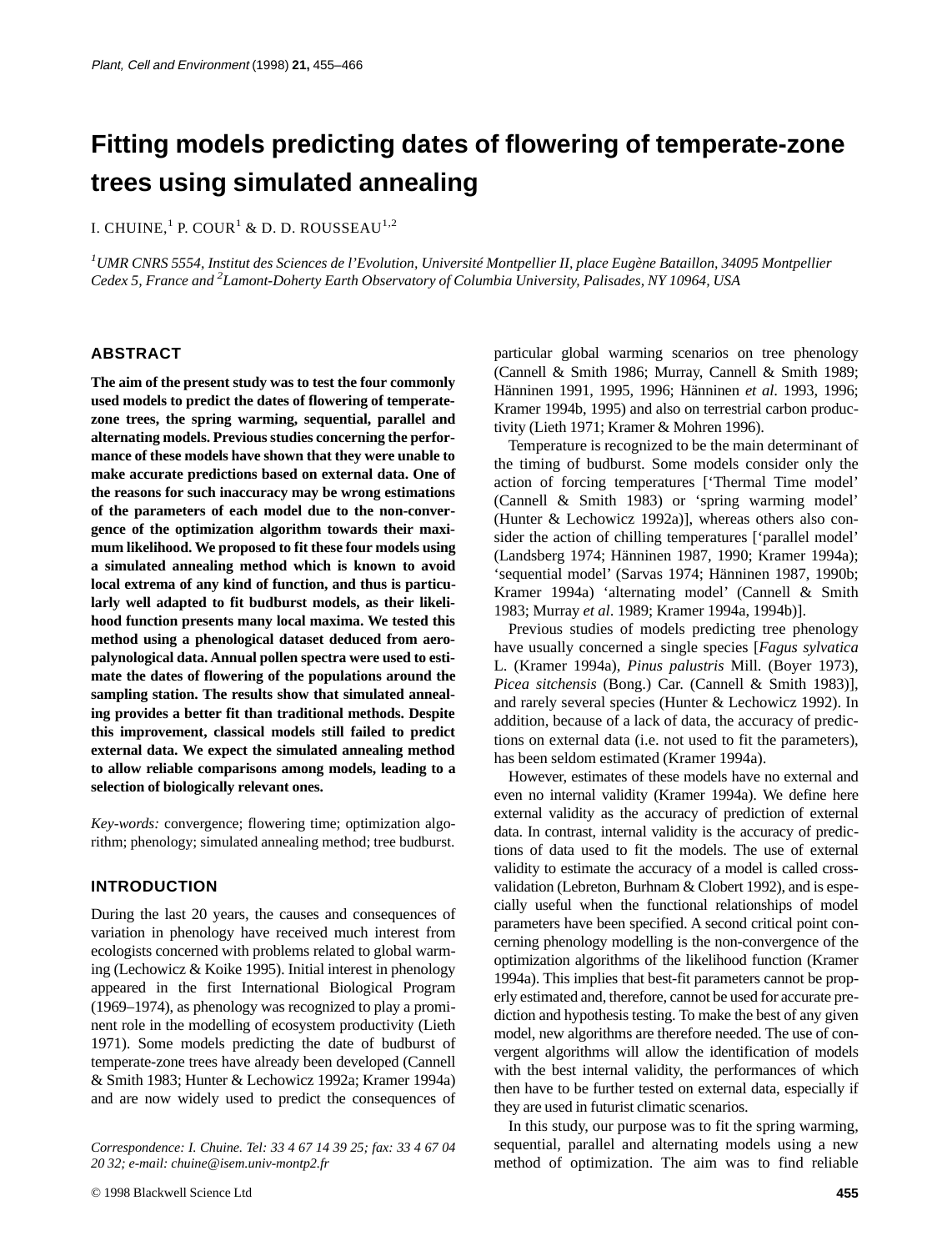estimates of the models in improving the convergence of the optimization algorithm of their likelihood function. The dataset used to fit the models is based on the dates of flowering of seven European tree species over 19 years. Although most of the models available in the literature were developed in order to predict leaf budburst, flower budburst may respond to the same kind of model (Boyer 1973; Cannell 1989).

# **MATERIALS AND METHODS**

## **Data**

# *Pollen data*

The dates of flowering were deduced from peaks of pollen shedding in the atmosphere. These data consist of pollen concentrations in the atmosphere as weekly averages from Montpellier, France (43·3°N, 3·6°E) over 19 years (1974–1992). Pollen was trapped on filters fixed vertically on a wind cock which continuously oriented the filters to the wind. Filters were exposed all year long and were changed every week. The density of the pollen intercepted on the filters was estimated for each identified taxon according to Cour (1974). Given the amount of wind passed through the filters and measured by an anemometer, the concentration of pollen per m<sup>3</sup> air, for each taxon, was calculated. This method allowed us to determine the temporal variation in pollen concentrations of each taxon present in the atmosphere and, thus, to determine the week during which the pollen was released.

Pollen identification was made to the genus level as pollen morphologies of different species within a genus are usually indistinguishable. However, only genera represented by one species in the area of Montpellier were considered. Seven such genera were found from regional flora and vegetation maps (1/200000). The species studied were: *Aesculus hippocastanum* L*.*, *Alnus glutinosa* Gaertn*., Buxus sempervirens* L*., Olea europaea* L*., Platanus acerifolia* Willd*., Taxus baccata* L*.* and *Ulmus minor* Mill.

*Dates of flowering*

The middle day of the week of pollination was assumed to be the mean date of anthesis of the populations around the pollen sampling station ( $\approx$  50 km). The models were used to predict the dates of anthesis which corresponded to the dates of flowering of the male flowers (*A. glutinosa, P. acerifolia, T. baccata*) or to the dates of the male maturation stage (*A. hippocastanum*, *B. sempervirens, O. europaea, U. minor*).

# *Meteorological data*

Pollen traps were placed in the meteorological station near the airport of Frejorgues (6 km south of Montpellier). Daily minimum and maximum temperatures, wind speed, and weekly precipitation were recorded. The average temperature of each day was estimated to be the mean of the daily minimum and maximum temperatures. The speed of the wind was used to calculate the weekly pollen concentration in the atmosphere and the weekly precipitation was used to control if the pollination was disturbed by unfavourable meteorological conditions which would bias the dates of flowering.

# **Models**

The spring warming model for the timing of budburst was introduced by Reaumur (1735), used by Robertson (1968) and later by Cannell & Smith (1983). This model assumes that there is a linear relationship between energy (sum of temperature degrees above a given threshold) and the growth state of buds. Budburst thus appears after a certain amount of accumulated heat units. This model is the simplest model of budburst prediction, as it involves only three parameters: the base temperature  $(T<sub>b</sub>)$  (thermal threshold above which the degrees are counted), the sum of degree–days (*F*\*) and the starting date of the heat sum  $(t_0)$  (Eqn 1, Table 1).

| у                      | date of flowering                                                                  |
|------------------------|------------------------------------------------------------------------------------|
| $x_{t}$                | daily mean temperature $(^{\circ}C)$                                               |
| $R_{\rm f}(x_{\rm t})$ | forcing rate function                                                              |
| $R_c(x_t)$             | chilling rate function                                                             |
| $S_{\rm f}$            | state of forcing                                                                   |
| $S_c$                  | state of chilling                                                                  |
| $K_{\rm m}$            | minimum potential of unchilled buds to respond to forcing temperature              |
| $C^*$                  | critical value of state of chilling for the transition from rest to quiescence     |
| $F^*$                  | critical value of state of forcing for the transition from quiescence to flowering |
| $t_{0}$                | starting day of the heat sum calculation                                           |
| t <sub>1</sub>         | date of onset of rest                                                              |
| $t_2$                  | date of onset of quiescence                                                        |
| $T_{\rm b}$            | base temperature                                                                   |
| $T_{\alpha}$           | optimal temperature of the rate of chilling                                        |
| a, b                   | constants                                                                          |
|                        |                                                                                    |

#### **Spring warming model**

$$
y \text{ such as } S_f = \sum_{t_0}^{y} R_f(x_t) = F^*
$$

**Table 1.** Description of the models [from Sarvas (1974); Cannell & Smith (1983); Murray *et al*. (1989); Hänninnen (1990); Kramer (1994a)]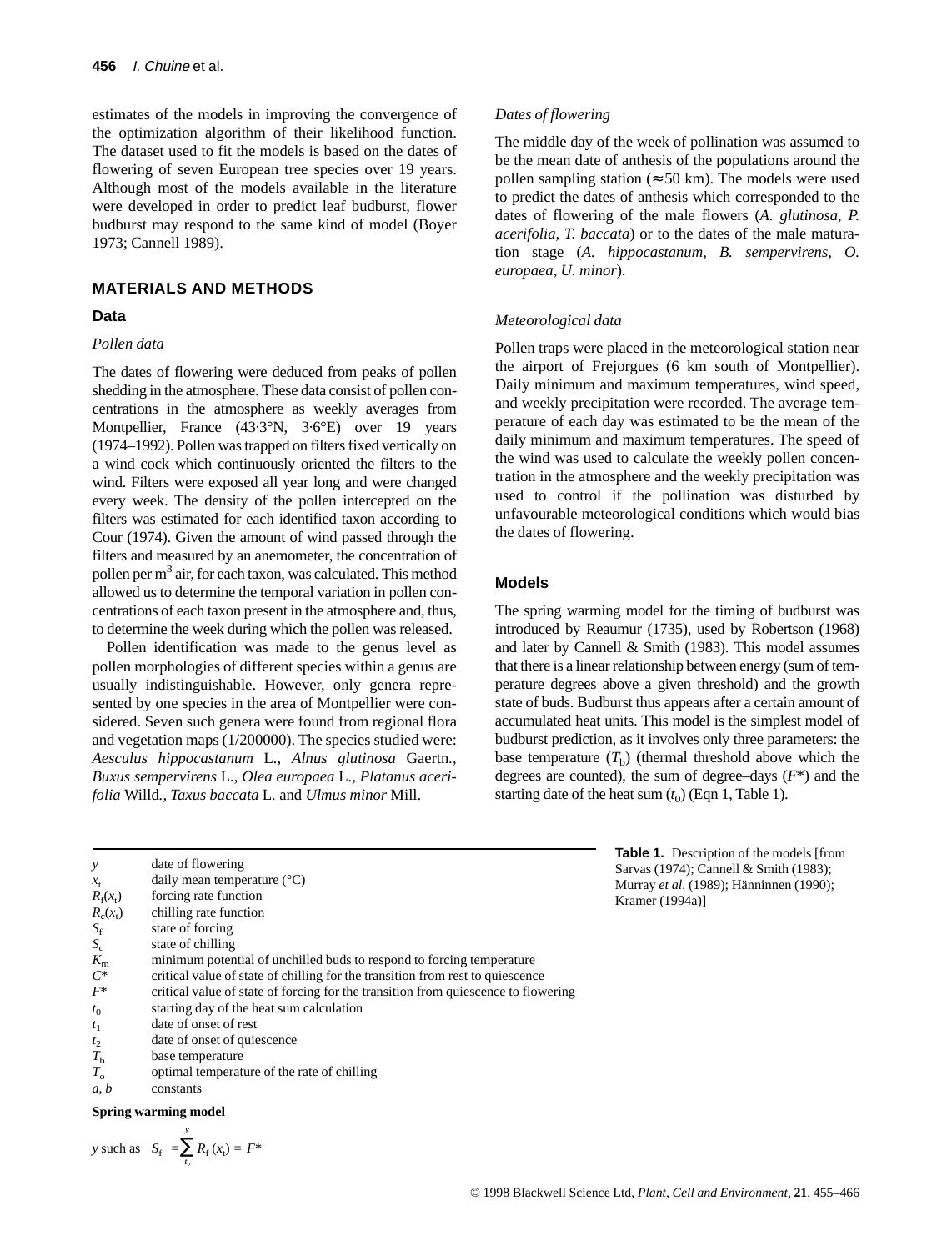$$
R_{f}(x_{t}) = \begin{cases} 0 & x_{t} \leq Tb \\ x_{t} - T_{b} & x_{t} > Tb \end{cases}
$$
 (1)  
**Alternating model**  
*y* such as  $S_{f} = \sum_{t_{2}}^{y} R_{f}(x_{t}) = F^{*} = a \exp(bSc)$  (2)

$$
t_2 \text{ such as } \sum_{t_1}^{t_2} R_c(x_t) = C^*
$$
  

$$
S_c = \sum_{t_1}^{y} R_c(x_t)
$$
  

$$
R_c(x_t) = \begin{cases} 0 & x_t > T_b \\ 1 & x_t \le T_b \end{cases}
$$
  

$$
R_c(x_t) = \begin{cases} 0 & x_t \le T_b \end{cases}
$$
 (3)

 $R_f(x_t)$  $\begin{cases} x_t - T_b & x_t > T_b \end{cases}$ 

# **Sequential model**

y such as 
$$
S_f = \sum_{t_2}^{y} R_f(x_t) = F^*
$$
  
\n
$$
R_f(x_t) = \begin{cases} 0 & x_t \le T_b \\ \frac{28.4}{1 + e^{-0.185 (x_t - 18.4)}} & x_t > T_b \end{cases}
$$
\n
$$
t_2 \text{ such as } \sum_{t_1}^{t_2} R_c(x_t) = C^*
$$
\n
$$
R_c(x_t) = \begin{cases} 0 & x_t \le -3.4 \text{ or } x_t \ge 10.4 \\ \frac{x_t + 3.4}{T_o + 3.4} & -3.4 < x_t \le T_o \\ \frac{x_t - 10.4}{T_o - 10.4} & T_o < x_t < 10.4 \end{cases}
$$
\n(5)

# **Parallel model**

y such as 
$$
S_f = \sum_{t_i}^{y} R_f(x_t) = F^*
$$

$$
R_{\rm f}(x_{\rm t}) = \begin{cases} 0 & x_{\rm t} \le 0 \text{ and } S_{\rm c} < C^* \\ (K_{\rm m} + \frac{1 - K_{\rm m}}{C^*} S_{\rm c}) f(x_{\rm t}) & x_{\rm t} > 0 \text{ and } S_{\rm c} < C^* \\ f(x_{\rm t}) & x_{\rm t} > 0 \text{ and } S_{\rm c} \ge C^* \end{cases} \tag{6}
$$

$$
f(x_t) = \frac{2644}{1 + e^{-0.185 (x_t - 184)}}
$$
  
\n
$$
S_c = \sum_{t_1}^{y} R_c (x_t)
$$
  
\n
$$
R_c (x_t) = \begin{cases} 0 & x_t \le 3.4 \text{ or } x_t \ge 10.4 \\ \frac{x_t + 3.4}{T_o + 3.4} & -3.4 < x_t \le T_o \\ \frac{x_t - 10.4}{T_o - 10.4} & T_o < x_t < 10.4 \end{cases}
$$

| (1) | Table 1. Continued |
|-----|--------------------|
| (2) |                    |
| (3) |                    |
|     |                    |
| (4) |                    |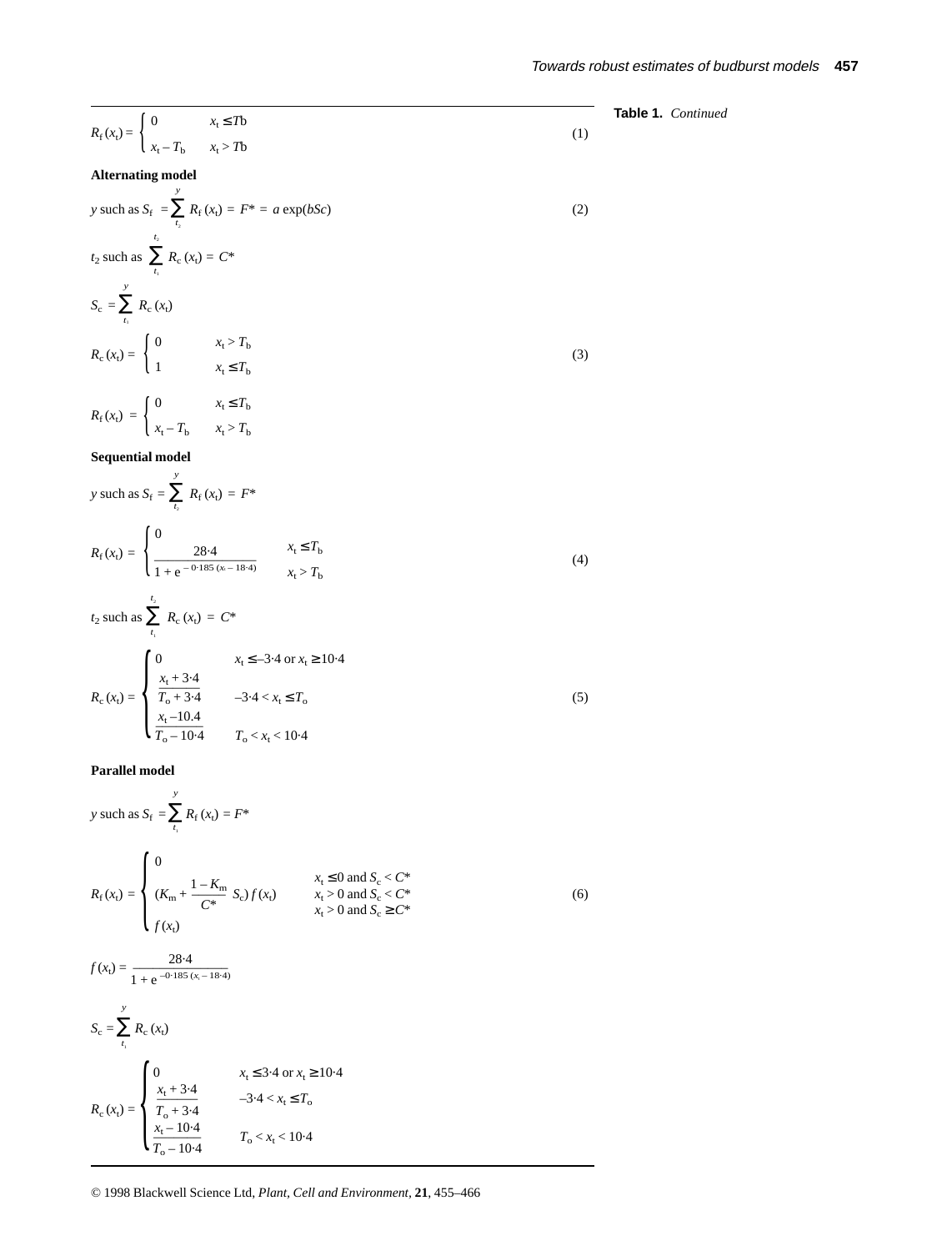The three other models (parallel, sequential and alternating) consider, in addition, the effect of cool temperatures or chilling degrees which are involved in the break of the bud dormancy. It is now commonly assumed that a period with chilling temperatures  $(-3.4 \text{ to } 10.4 \text{ °C})$  [Sarvas (1974) in Hänninen (1990a)] followed by a period with forcing temperatures ( $> 0$  °C) induces budburst (Kramer 1994a).

The sequential model (Sarvas 1974; Hänninen 1987, 1990b; Kramer 1994a) assumes that the effect of forcing temperatures cannot be effective unless chilling requirements have already been fulfilled. On the contrary, the parallel model (Landsberg 1974; Hänninen 1987, 1990b; Kramer 1994a) assumes that forcing temperatures can be active concomitant with the time spent for chilling conditions and they are not fully active as long as full chilling is not reached. Both models assume that the state of chilling and forcing is the summation of the rates of chilling and forcing. The rate of chilling was assumed to show an optimum between the minimum and the maximum thermal thresholds (Sarvas 1974; Hänninen 1990b; 1991; Kramer 1994a) (Table 1, Eqn 5). The rate of forcing was assumed to be logistically related to temperature (Table 1, Eqns 4 and 6). Because we intended to estimate the external validity of the models, half the data were needed to fit the models (9 years), and at least half the data were needed to test them (10 years). Thus, parameters of the forcing and the chilling rate have been fixed and not released in this study, as in Hänninen (1990b, 1991), because the number of parameters would have been too high compared with the number of data available to fit the models. For the same reason, the base temperature of the parallel model was fixed to  $0^{\circ}$ C in this study.

Finally, the alternating model (Murray *et al*. 1989; Cannell & Smith 1983; Kramer 1994a) assumes that the state of chilling is defined as the number of days when the temperature is under a certain thermal threshold (Table 1, Eqn 3). The state of forcing is defined as a heat sum of degree–days above this thermal threshold (Table 1, Eqn 1). This model assumes in addition the existence of a negative relationship (Table 1, Eqn 2) between the heat sum required to flower and the number of chilling days received during the autumn and/or the winter. The starting date of the accumulation of degree–days was not fixed as in Kramer (1994a) but defined by the day when the sum of chilling days attained a minimum (*C*\*).

## **Parameter estimation**

Models were fitted using the least squares method. The function  $f(x) =$ 

$$
\sum_{\mathbf{i}} \left[ \, r_{\mathbf{i}} \left( x \right) \right]^{2}
$$

is minimized in the parameter space  $x$ , where  $r_i(x)$  is the residual,  $r_i(x) = d_i(x) - d_{iobs}, d_i(x)$  is the predicted date and *d*iobs the observed date of the year *i*. This is the so-called non-linear least squares problem. A Shapiro–Wilk's *W*-test for normality (Shapiro, Wilk & Chen 1968) was performed on the residuals for each model and each species. Test results were combined using Fisher's method (Manly 1985).

We chose a simulated annealing method to fit the models. Simulated annealing refers to an analogy with a thermodynamic principle on the way metals cool and anneal or liquids freeze and crystallize. This principle is the Boltzmann probability distribution,  $Prob(E) \approx exp(-E/kT)$ , a system in thermal equilibrium at temperature *T* has its energy probabilistically distributed among all different energy states *E*. In 1953, Metropolis *et al*. first used this principle for numerical calculations. The algorithm of optimization issued from this principle, named the Metropolis algorithm was used to fit the models. The principle is as follows. Considering that a set of parameter values *x* is analogous to a thermodynamic state *S* of a system, and the sum of squares  $f(x)$  is analogous to the energy *E* of that system, the range of possible states (*S*) is explored by randomly changing from  $S_1$  to  $S_2$  according to the following rule. The probability of transition  $S_1$  to  $S_2$  is 1 if  $S_2 < S_1$ , and exp(–  $(S_2 - S_1)/kT$ ) if  $S_2 > S_1$ , where *T* is the temperature of the system. Aslow enough decrease of *T* leads to a quasi certain convergence of the system towards its state of minimum energy (Press *et al*. 1989). The algorithm needs a generator of random changes. We chose the Marsaglia, Zaman & Tsang (1990) procedure. The first set of parameters is arbitrary, then all the parameters are changed by a random amount. If the change decreases the residual sum of squares, it is accepted; if it increases the residual sum of squares (from  $S_1$  to  $S_2$ ), then it is accepted with probability  $P = \exp(-(S_2 - S_1)/kT)$ . This generates a random walk which tends to decrease the residual sum of squares. The whole parameter space is explored roughly a first time, then in detail around the highest relative minimum or the absolute minimum found. The parameters of the Metropolis algorithm must be carefully adjusted to ensure the convergence of the algorithm towards the absolute least square minimum. In particular, *T* normally decreases from the start to the end of the search of the minimum. The more *T* decreases, the higher the probability of rejecting a change that increased *S*. In our case, because there exist an especially large number of local minima, *T* has to decrease very slowly so that the algorithm does not fall into one of the local minima. Another important condition to improve the search of the absolute minimum was to allow  $r_i(x)$  to take a real value (not only integer ones). This condition completely smooths the distribution of *f*, which makes the convergence toward the absolute minimum much easier.

The accuracy of the estimates found by the Metropolis algorithm was checked by replication. The quality of the convergence was measured by the standard error on each parameter for the repetitions.

## **Tests**

#### *Internal and external validity*

First, parameters were fitted using 9 years of the Montpellier dataset (odd years from 1975 to 1991). The internal validity of each model was measured by the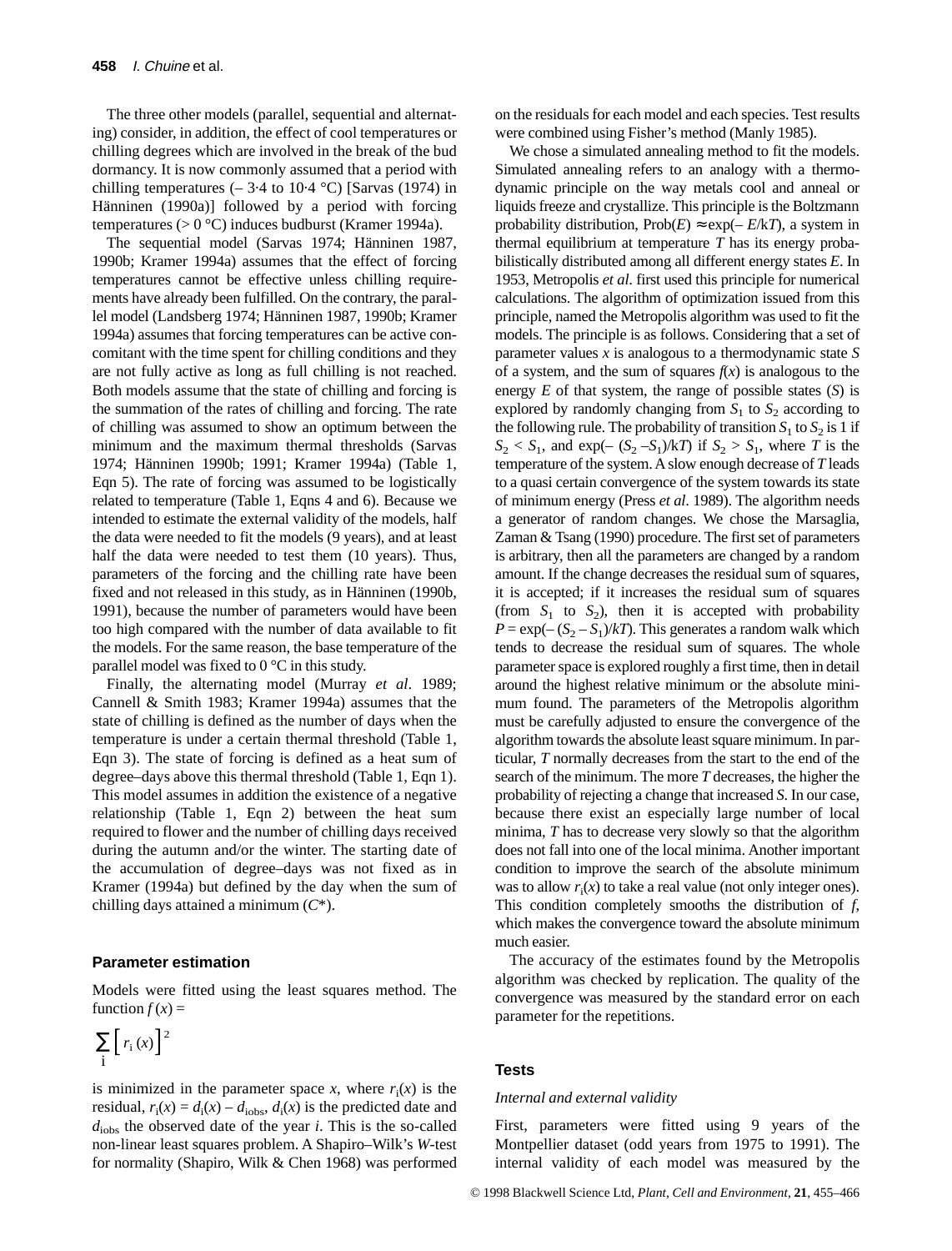percentage variance explained  $(R^2)$ , and tested for each species separately using *F*-tests. The internal validity measures the goodness of fit for the years used to fit the parameters only. The external validity (Chatfield 1988) was measured by the percentage of variance explained of external observed dates (10 even years from 1974 to 1992). External validity was tested as follows. The percentage variance explained was assimilated to a coefficient of determination, the associated correlation coefficient of which was compared with critical values for correlation coefficients (Rohlf & Sokal 1969).

## **RESULTS**

## **Use of the residual sum of squares**

Normality of residuals is verified for each model (Fisher's combined tests over independent Shapiro–Wilk's test results:  $\chi^2_{14} = 2.3$ ; 7.7; 11.1; 8.7 for the spring warming, alternating, sequential, parallel models, respectively, all non-significant). Residuals and observed dates of flowering were not correlated except for the parallel model (Fisher's combined tests over independent Shapiro–Wilk's test results:  $\chi^2_{14} = 16.7$ ; 14.5; 9.6; 23.9 for the spring warming, alternating, sequential, parallel models, respectively,  $\chi^2_{14(5\%)} = 23.7$ ). Correlation between residuals and the dates of flowering for the parallel model are the result of low internal validity. However, we can say that the measurement errors of the dates of flowering were independent and normally distributed. The use of the minimum sum of squares of the residuals as a criterion to identify the optimal set of parameter values is therefore justified.

## **Convergence of the Metropolis algorithm**

Coefficients of variation of the residual sum of squares of the different repetitions of the fit were low in most cases (between 0 and 10% in 82% of cases) (Table 2). Coefficients of variation greater than 10% are due to frequent convergences towards a second local minimum. The coefficients of variation of the estimates were inferior to 15% in 67% of cases. Coefficients greater than 15% are due to one or two convergences towards a local minimum far away from the absolute, or to a parameter of very low variance and mean, such as  $T_o$ ,  $T_b$ , *b* or *C*\*. This indicates that the algorithm almost always converged, or at least more than half the time, towards the same region defining a minimum. We can expect that the lowest minima found with the highest frequency is the absolute minima.

To verify this hypothesis, *f* should be plotted for all possible parameter values, for all models and all species. This was carried out for the spring warming model for *O. europaea* (Fig. 1). The support curve shows that the absolute minimum at  $f = -29$  was defined by the (1320, 110, 3) parameter set of the model. The Metropolis algorithm found a minimum at  $f = -27$  for the parameter set (1297, 109, 3.2). A zoom on the  $F^*$  parameter (step size: 1 °C) with the values 109 for  $t_0$  and 3.2 for  $T_b$ , shows that the

|               |                                                                         | Spring warming |                                                          | Seque                                         |                                     |   |             |                                                                | Parallel              |                                                                                                                                                                                                                                                                                                                     |                                                                                                                                                                                                                                                                                                                     |             |                                  | Alternating                        |                                    |                                                                                                                                                                                 |                                                                                                                                                                                                                                                                                                                                                      |
|---------------|-------------------------------------------------------------------------|----------------|----------------------------------------------------------|-----------------------------------------------|-------------------------------------|---|-------------|----------------------------------------------------------------|-----------------------|---------------------------------------------------------------------------------------------------------------------------------------------------------------------------------------------------------------------------------------------------------------------------------------------------------------------|---------------------------------------------------------------------------------------------------------------------------------------------------------------------------------------------------------------------------------------------------------------------------------------------------------------------|-------------|----------------------------------|------------------------------------|------------------------------------|---------------------------------------------------------------------------------------------------------------------------------------------------------------------------------|------------------------------------------------------------------------------------------------------------------------------------------------------------------------------------------------------------------------------------------------------------------------------------------------------------------------------------------------------|
|               |                                                                         | ř,             |                                                          | $F_{\rm p}$                                   | ř,                                  | ڴ | $F_{\circ}$ |                                                                | $\mathcal{L}^{\circ}$ | ř.                                                                                                                                                                                                                                                                                                                  | ػ                                                                                                                                                                                                                                                                                                                   | $K_{\rm m}$ |                                  | $F_{\rm e}$                        | ػٞ                                 | a                                                                                                                                                                               |                                                                                                                                                                                                                                                                                                                                                      |
| hippocastanum |                                                                         |                |                                                          |                                               |                                     |   |             |                                                                |                       |                                                                                                                                                                                                                                                                                                                     |                                                                                                                                                                                                                                                                                                                     |             |                                  |                                    |                                    |                                                                                                                                                                                 |                                                                                                                                                                                                                                                                                                                                                      |
|               |                                                                         |                |                                                          |                                               |                                     |   |             |                                                                |                       |                                                                                                                                                                                                                                                                                                                     |                                                                                                                                                                                                                                                                                                                     |             |                                  |                                    |                                    |                                                                                                                                                                                 |                                                                                                                                                                                                                                                                                                                                                      |
| . glutinosa   |                                                                         |                | ちゅうこうがい 1 2 1 2 9 2 9 2 9 2<br>ひひひひひょう 1 2 0 0 8 0 0 0 0 | 20cm00cm10000cm1. 440 6 cm0cm0cm0cm0cm0cm0cm0 | ていこうこうてき こっていてん さんしゅうしょうしってき とうしつひん |   |             | c v c c c v v c c v y c c y 4<br>c v c c c v v c c y y c c y 4 |                       | $\frac{1}{1}$ $\frac{1}{2}$ $\frac{1}{2}$ $\frac{1}{2}$ $\frac{1}{2}$ $\frac{1}{2}$ $\frac{1}{2}$ $\frac{1}{2}$ $\frac{1}{2}$ $\frac{1}{2}$ $\frac{1}{2}$ $\frac{1}{2}$ $\frac{1}{2}$ $\frac{1}{2}$ $\frac{1}{2}$ $\frac{1}{2}$ $\frac{1}{2}$ $\frac{1}{2}$ $\frac{1}{2}$ $\frac{1}{2}$ $\frac{1}{2}$ $\frac{1}{2}$ | $\frac{1}{2}$ $\frac{3}{2}$ $\frac{5}{2}$ $\frac{3}{2}$ $\frac{1}{2}$ $\frac{4}{3}$ $\frac{3}{2}$ $\frac{5}{2}$ $\frac{6}{3}$ $\frac{6}{3}$ $\frac{6}{3}$ $\frac{6}{3}$ $\frac{6}{3}$ $\frac{6}{3}$ $\frac{6}{3}$ $\frac{6}{3}$ $\frac{6}{3}$ $\frac{6}{3}$ $\frac{6}{3}$ $\frac{6}{3}$ $\frac{6}{3}$ $\frac{6}{3}$ |             | ついこばんでいるですようののことには、これでいいこともしろいい。 | ひていていれん シーマのジョル<br>ウマントリー マーマー マード | さいかいさんかい コロジェム こうぶつ いっかい いっかい いっかい | $\frac{51.7}{1349}$<br>$\frac{22.8}{32.8}$<br>$\frac{22.8}{32.8}$<br>$\frac{125}{32.8}$<br>$\frac{125}{32.4}$<br>$\frac{125}{32.4}$<br>$\frac{125}{32.4}$<br>$\frac{125}{32.4}$ | $\frac{1}{2}$<br>$\frac{3}{2}$<br>$\frac{3}{2}$<br>$\frac{1}{2}$<br>$\frac{3}{2}$<br>$\frac{1}{2}$<br>$\frac{3}{2}$<br>$\frac{3}{2}$<br>$\frac{3}{2}$<br>$\frac{3}{2}$<br>$\frac{3}{2}$<br>$\frac{3}{2}$<br>$\frac{3}{2}$<br>$\frac{3}{2}$<br>$\frac{3}{2}$<br>$\frac{3}{2}$<br>$\frac{3}{2}$<br>$\frac{3}{2}$<br>$\frac{3}{2}$<br>$\frac{3}{2}$<br> |
|               |                                                                         |                |                                                          |                                               |                                     |   |             |                                                                |                       |                                                                                                                                                                                                                                                                                                                     |                                                                                                                                                                                                                                                                                                                     |             |                                  |                                    |                                    |                                                                                                                                                                                 |                                                                                                                                                                                                                                                                                                                                                      |
| sempervirens  |                                                                         |                |                                                          |                                               |                                     |   |             |                                                                |                       |                                                                                                                                                                                                                                                                                                                     |                                                                                                                                                                                                                                                                                                                     |             |                                  |                                    |                                    |                                                                                                                                                                                 |                                                                                                                                                                                                                                                                                                                                                      |
|               |                                                                         |                |                                                          |                                               |                                     |   |             |                                                                |                       |                                                                                                                                                                                                                                                                                                                     |                                                                                                                                                                                                                                                                                                                     |             |                                  |                                    |                                    |                                                                                                                                                                                 |                                                                                                                                                                                                                                                                                                                                                      |
| europaea      |                                                                         |                |                                                          |                                               |                                     |   |             |                                                                |                       |                                                                                                                                                                                                                                                                                                                     |                                                                                                                                                                                                                                                                                                                     |             |                                  |                                    |                                    |                                                                                                                                                                                 |                                                                                                                                                                                                                                                                                                                                                      |
|               |                                                                         |                |                                                          |                                               |                                     |   |             |                                                                |                       |                                                                                                                                                                                                                                                                                                                     |                                                                                                                                                                                                                                                                                                                     |             |                                  |                                    |                                    |                                                                                                                                                                                 |                                                                                                                                                                                                                                                                                                                                                      |
| P acerifolic  |                                                                         |                |                                                          |                                               |                                     |   |             |                                                                |                       |                                                                                                                                                                                                                                                                                                                     |                                                                                                                                                                                                                                                                                                                     |             |                                  |                                    |                                    |                                                                                                                                                                                 |                                                                                                                                                                                                                                                                                                                                                      |
|               |                                                                         |                |                                                          |                                               |                                     |   |             |                                                                |                       |                                                                                                                                                                                                                                                                                                                     |                                                                                                                                                                                                                                                                                                                     |             |                                  |                                    |                                    |                                                                                                                                                                                 |                                                                                                                                                                                                                                                                                                                                                      |
| . baccata     | $0.385$ $0.497$ $0.497$ $0.497$ $0.497$ $0.497$ $0.497$ $0.497$ $0.497$ |                |                                                          |                                               |                                     |   |             |                                                                |                       |                                                                                                                                                                                                                                                                                                                     |                                                                                                                                                                                                                                                                                                                     |             |                                  |                                    |                                    |                                                                                                                                                                                 |                                                                                                                                                                                                                                                                                                                                                      |
|               |                                                                         |                |                                                          |                                               |                                     |   |             |                                                                |                       |                                                                                                                                                                                                                                                                                                                     |                                                                                                                                                                                                                                                                                                                     |             |                                  |                                    |                                    |                                                                                                                                                                                 |                                                                                                                                                                                                                                                                                                                                                      |
| J. minor      |                                                                         |                |                                                          |                                               |                                     |   |             |                                                                |                       |                                                                                                                                                                                                                                                                                                                     |                                                                                                                                                                                                                                                                                                                     |             |                                  |                                    |                                    |                                                                                                                                                                                 |                                                                                                                                                                                                                                                                                                                                                      |
|               |                                                                         |                |                                                          |                                               |                                     |   |             |                                                                |                       |                                                                                                                                                                                                                                                                                                                     |                                                                                                                                                                                                                                                                                                                     |             |                                  |                                    |                                    |                                                                                                                                                                                 |                                                                                                                                                                                                                                                                                                                                                      |
|               |                                                                         |                |                                                          |                                               |                                     |   |             |                                                                |                       |                                                                                                                                                                                                                                                                                                                     |                                                                                                                                                                                                                                                                                                                     |             |                                  |                                    |                                    |                                                                                                                                                                                 |                                                                                                                                                                                                                                                                                                                                                      |

**Table 2.** Coefficients of variation (first line) and standard errors (second line) of

*f* and each parameter of each model across 10 replicate runs of the algorithm. Italic characters correspond to

Table 2. Coefficients of variation (first line) and standard errors (second line) of f and each parameter of each model across 10 replicate runs of the algorithm. Italic characters correspond to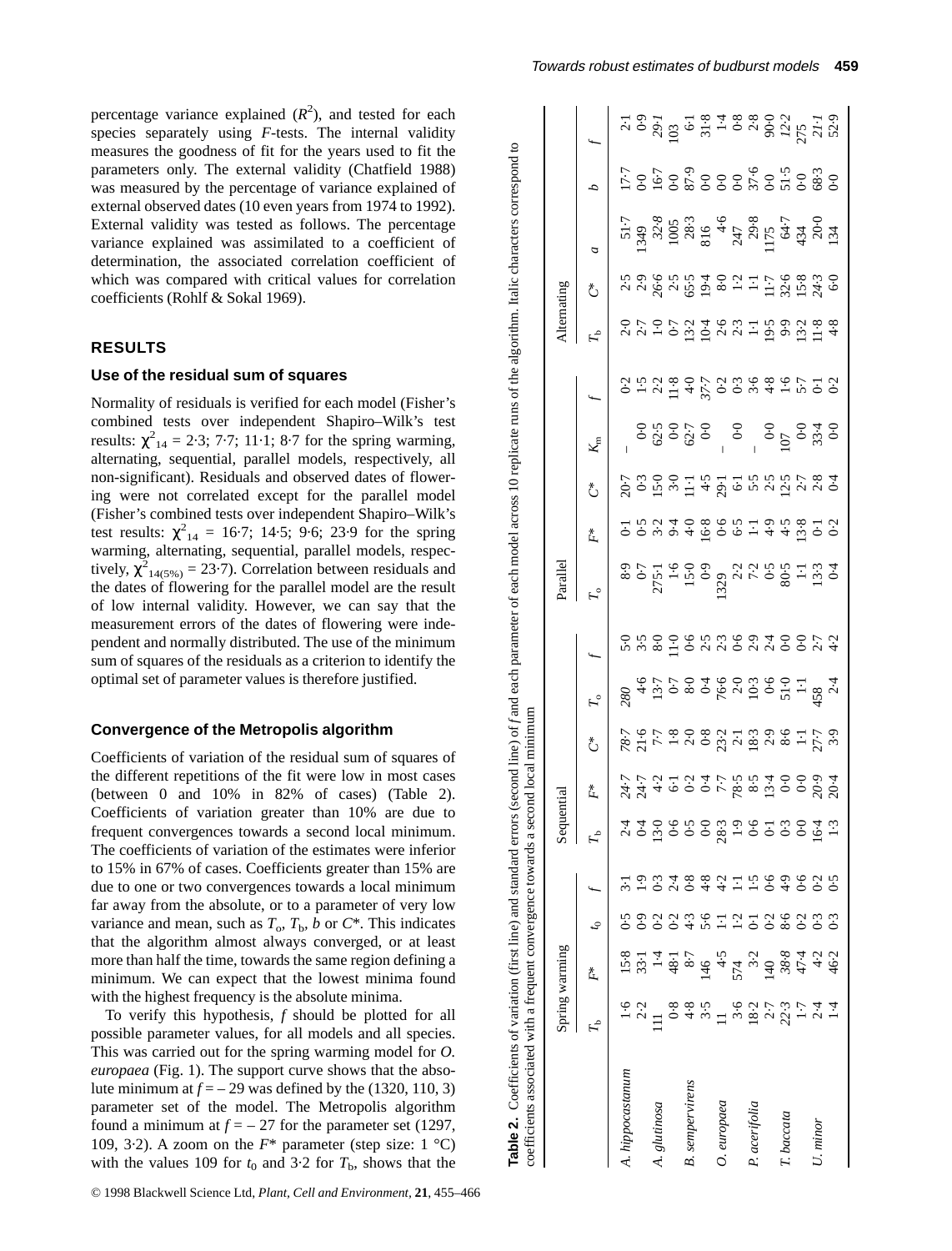

**Figure 1.** Least square function of the spring warming model for *Olea europaea*. For each parameter value, only the maximum of *f* is represented among all possible values. Step size of the parameters: *F*\**:* 10; *t*0: 2; *T*b:1. A zoom of the range 1290–1320 of the *F*\* parameter is shown for  $t_0 = 110$  and  $T_b = 3.18$ .  $t_0 =$  number of days from 1 September.

absolute minimum is defined for  $F^* = 1299$  with a minimum of  $-26.5$ . Thus, considering the step size that was used to plot the *f* function (10; 2; 1), it appears that the Metropolis algorithm found the global minimum of this function.

#### **Internal validity of the models**

Each model had internal validity whatever the species (Table 3). The explained variance is from 14% for the worst performance to 91% for the highest performance, with a mean of 70% over all species and models.

#### **External validity of the models**

Based on the number of species for which the model shows significant external validity, the sequential and the parallel models are the worst predictor, followed by the alternating model and the spring warming model (Table 3). The explained variance (when external validity exists) varied from 33% for the worst performance to 69% for the best performance.

## **Estimates**

Table 4 shows the estimates of each model for each species in order to permit comparison with further studies. Estimates have not been published in the previous studies

for these species so that no comparison was possible. Budburst models pertained to mechanist model type. One of the aims and advantages of such models is the possibility of giving a biological meaning to the estimates. Our knowledge of tree phenology does not permit such an interpretation, all the more so because estimates have, for example, never been tested on experimental data. However, it can be remarked that first, the  $K<sub>m</sub>$  parameter of the parallel model is always estimated to be 0, a result that indicates that buds have no potential to respond to forcing temperature when they are unchilled, which is the main hypothesis of this model.

## **DISCUSSION**

## **Data**

The aeropalynological dataset, which covers relatively long periods, has a large advantage compared with direct phenological observations in natural populations. Pollen trapped in the filters came from a wide region so that the pollen peaks corresponded to the timing of flowering of a whole population. Although such data do not take into account intrapopulation variability due to genetic differences or local variation in thermal conditions (solar exposure), they represent phenological trends of populational/regional significance. Thus, the dataset avoids one of the most important problems associated with the historical phenological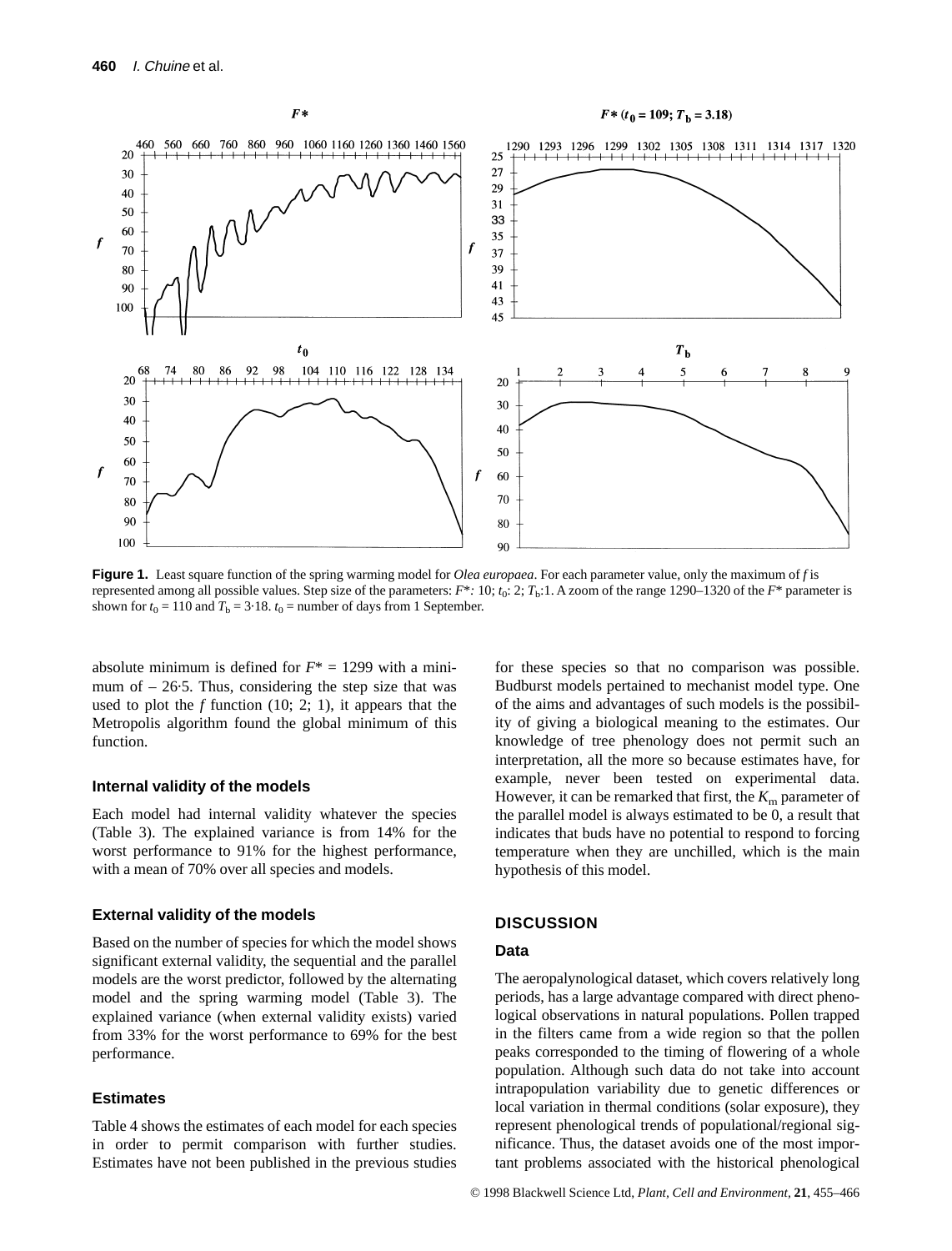|                        | Internal validity |            |           |             | External validity |                          |                          |                          |
|------------------------|-------------------|------------|-----------|-------------|-------------------|--------------------------|--------------------------|--------------------------|
|                        | Spring<br>warming | Sequential | Parallel  | Alternating | Spring<br>warming | Sequential               | Parallel                 | Alternating              |
| A. hippocastanum       | $0.84$ ns         | $0.82$ ns  | $0.48$ ns | $0.88*$     |                   |                          |                          |                          |
| A. glutinosa           | $0.41$ ns         | $0.90*$    | $0.27$ ns | $0.79$ ns   |                   |                          |                          | -                        |
| <b>B.</b> sempervirens | $0.58$ ns         | $0.72$ ns  | $0.45$ ns | $0.66$ ns   | $0.58**$          | -                        | $\overline{\phantom{a}}$ | $0.69***$                |
| O. europaea            | $0.90*$           | $0.91*$    | $0.74$ ns | $0.78$ ns   | $0.64***$         | $0.33*$                  | $0.64***$                | $0.67***$                |
| P. acerifolia          | $0.90*$           | $0.79$ ns  | $0.81$ ns | $0.73$ ns   | $0.65***$         | $\overline{\phantom{a}}$ |                          | $\overline{\phantom{a}}$ |
| T. baccata             | $0.80$ ns         | $0.74$ ns  | $0.14$ ns | $0.59$ ns   |                   | -                        |                          | -                        |
| U. minor               | $0.75$ ns         | $0.83$ ns  | $0.57$ ns | $0.76$ ns   |                   |                          |                          | $\overline{\phantom{a}}$ |

**Table 3.** Internal and external validities: percentage variance explained  $(R^2)$  on internal and external data

Significance level: ns,  $P > 0.05$ ;  $*$ ,  $P < 0.05$ ;  $*$ ,  $P < 0.01$ ;  $*$ ,  $P < 0.001$ . –, residual sum of squares superior to the total sum of squares.

observations made *in natura,* for which there is often no certainty that the same trees were observed each year, nor do we know how representative of the population these trees were (Hunter & Lechowicz 1992; Kramer 1994b; Sparks & Carey 1995).

It is important to point out here the exact geographical coincidence between the vegetation samples and the meteorological station. This is of major importance for two reasons. Firstly, local adaptation of phenology to climate is still possible although it has not yet been proved. Secondly, the geographical separation of meteorological and phenological data make predictions and fits imprecise. Coincidence has not always been verified, as phenological observations in phenological gardens or in natural populations usually come from isolated places where no meteorological stations exist (Kramer 1994a,b).

The pollen dataset also suffers disadvantages. First, pollen can only be identified to the genus level and a large number of taxa cannot be used in the search study. Second, the pollen data indicate the time of anthesis and not the time of burst of the flower buds. Meteorological conditions for anthesis are relatively high temperatures or increasing temperatures and dry conditions. If these conditions are not met, anthesis can be delayed or reduced although flowers were potentially ready for anthesis. The pollen signal can be in such cases biased from 1 to 7 d. Nevertheless, the data used to fit the models have been controlled in order to avoid biases due to meteorological conditions as previously explained. Third, pollen data are weekly. This precision would be low for a study on an individual tree, but is sufficient for a population study because the magnitude of flowering from an individual to another is more than 1 month. In this condition, it is useless to try to obtain sums of squares lower than 9 (years)  $\times$  3 (minimum measurement error)<sup>2</sup> = 81, i.e. for one-third of the cases in our study.

## **The Metropolis algorithm**

As  $f(x)$  is a non-linear function of many parameters, finding its minimum is not trivial; numerical methods to evaluate the maximum likelihood estimate by iteration are necessary. Furthermore, the support curve of –*f* shows a large number of local minima (Fig. 1), so that the traditional Downhill Simplex and Newton methods will converge to the global maximum with a very low probability. Virtually nothing is known about finding global extrema in general. Traditionally, two kind of methods can be distinguished: (i) find all local extrema, starting from widely varying starting values of the parameters and keep the extreme one, (ii) perturb a local extremum by taking a finite amplitude step away from it, and see if the algorithm returns a better parameter set or always the same parameter set (Press *et al*. 1989). Among the other possible methods, Barnett (1966) has shown that the only method to ensure convergence when the likelihood equation has multiple roots was the method of false position. This method, however, does not guarantee that the absolute extremum is found. All the relative extrema should be found to determine the absolute extremum.

The problem of convergence of the algorithm of optimization used for budburst model fits has already been underlined by Kramer (1994a) using the GENSTAT directive Fitnonlinear and the subroutines EO4FCF of the Fortran library (Newton method); and Amoeba of the Pascal library transposed in Fortran (Downhill Simplex method) (Kramer, personal communication).

The method of simulated annealing is a technique that has received a lot of attention for its suitability for all kinds of optimization problems, as any function can be optimized. It was seen 20 years ago as a very attractive method of optimization, especially for anomalous cases (Press *et al*. 1989). It solved the famous travelling salesman problem and was also used successfully for designing complex integrated circuits. One of its most attractive features is its accuracy for not falling into unfavourable local maxima. The Metropolis algorithm had already been used successfully for genetic problems (Szymura & Barton 1986). The results obtained in the present study, that is the convergence towards the absolute minimum despite many local minima, show that the algorithm also seems to be well adapted to budburst models. Even if models have no external validity, we are now sure that it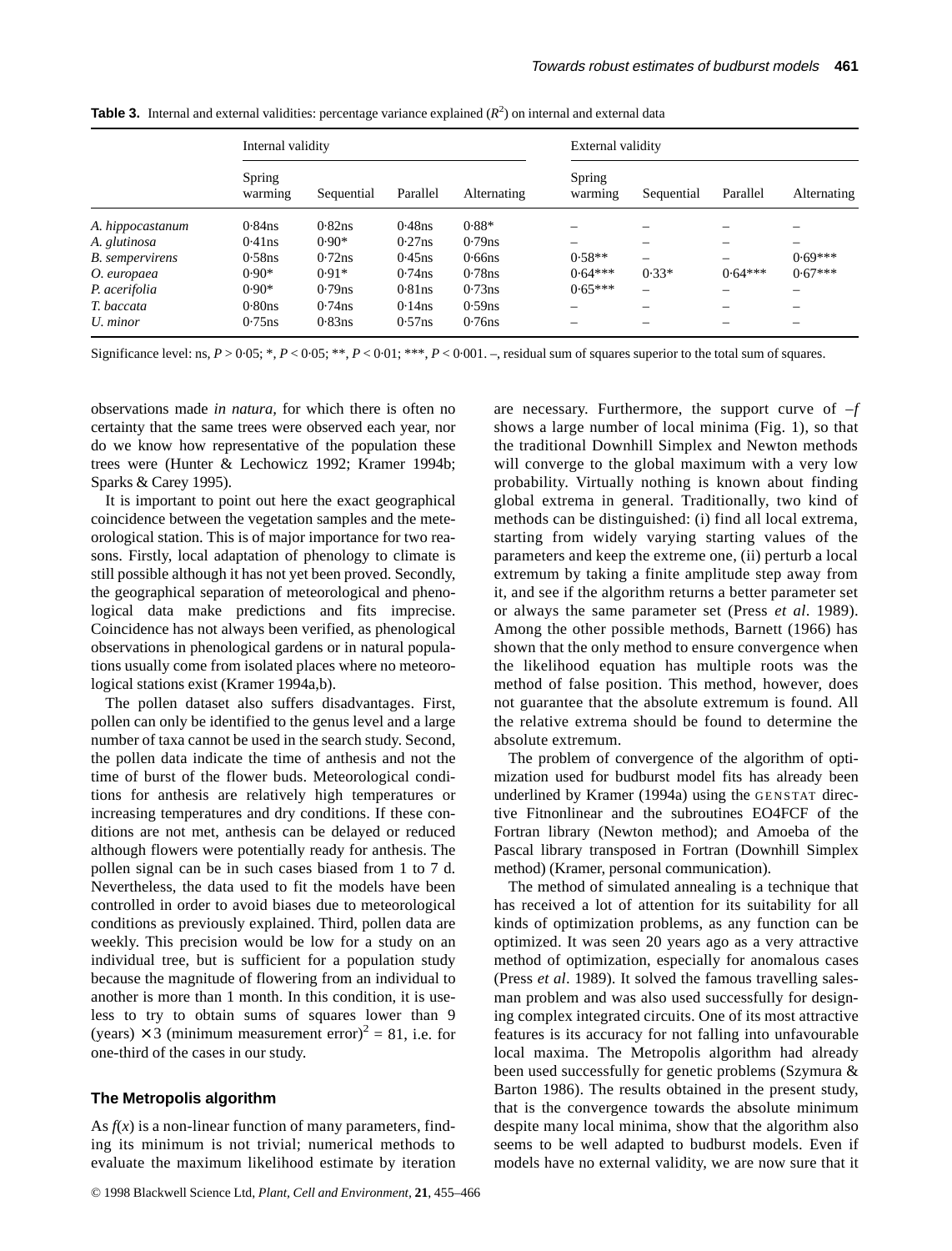|              |                  | pring warming                                  |                                                                                                                                                                                                                 |                                                  |                                      |                                                   |                                                                      |                  | Parallel                                             |                          |             |                            | dernating                             |                                                           |                                                                            |
|--------------|------------------|------------------------------------------------|-----------------------------------------------------------------------------------------------------------------------------------------------------------------------------------------------------------------|--------------------------------------------------|--------------------------------------|---------------------------------------------------|----------------------------------------------------------------------|------------------|------------------------------------------------------|--------------------------|-------------|----------------------------|---------------------------------------|-----------------------------------------------------------|----------------------------------------------------------------------------|
|              |                  |                                                |                                                                                                                                                                                                                 | $F_{\circ}$                                      | $\mathcal{L}^{\circ}$                | ř.                                                | ڷ                                                                    | $\Gamma_{\circ}$ | ř.                                                   | ڷٞ                       | $K_{\rm m}$ | $\mathcal{F}_{\mathsf{b}}$ | ڷٞ                                    | $\overline{a}$                                            | d                                                                          |
|              |                  | $\overline{c}$                                 |                                                                                                                                                                                                                 |                                                  |                                      |                                                   |                                                                      |                  |                                                      |                          |             |                            |                                       |                                                           |                                                                            |
|              |                  |                                                |                                                                                                                                                                                                                 |                                                  |                                      |                                                   |                                                                      |                  |                                                      |                          |             |                            |                                       |                                                           |                                                                            |
| sempervirens | Ξ                |                                                |                                                                                                                                                                                                                 |                                                  |                                      |                                                   |                                                                      |                  |                                                      |                          |             |                            |                                       |                                                           |                                                                            |
| ewopaea      |                  |                                                |                                                                                                                                                                                                                 |                                                  |                                      |                                                   |                                                                      |                  |                                                      |                          |             |                            |                                       |                                                           |                                                                            |
| acerifolic   | $3.75$<br>$-3.5$ | 344.5<br>178.7<br>296.7<br>204<br>38.4<br>11.4 | $\begin{array}{c} \mathbb{S} \subseteq \mathbb{S} \overset{\sim}{\times} \mathbb{S} \subseteq \mathbb{S} \\ \mathbb{S} \subseteq \mathbb{S} \overset{\sim}{\times} \mathbb{S} \subseteq \mathbb{S} \end{array}$ | $10.1$<br>$6.8$ $7.7$<br>$6.7$<br>$6.7$<br>$6.9$ | $15 + 6 + 2 = 6$<br>$15 + 6 + 2 = 6$ | 50-6<br>141-9<br>207-1<br>151-9<br>151-9<br>151-9 | $6.242$<br>$6.242$<br>$6.242$<br>$6.742$<br>$6.15$<br>$6.1$<br>$6.1$ |                  | 5995<br>2023<br>2023<br>2013<br>2013<br>2016<br>2016 | $-3.75821$<br>$-3.75821$ |             | さいこう 2009<br>ことの 2009 20   | $15.31346$<br>$15.31346$<br>$15.3146$ | <u>ក</u><br>ក្តី ដូង ម៉ូន ម៉ូន ម៉ូន<br>ក្តី ដូង ម៉ូន ម៉ូន | $-0.0110$<br>$-0.0215$<br>$-0.0011$<br>$-0.0002$<br>$-0.0009$<br>$-0.0346$ |
| $baccati$    |                  |                                                |                                                                                                                                                                                                                 |                                                  |                                      |                                                   |                                                                      |                  |                                                      |                          |             |                            |                                       |                                                           |                                                                            |
|              | 5.8              |                                                |                                                                                                                                                                                                                 |                                                  |                                      |                                                   |                                                                      |                  |                                                      |                          |             |                            |                                       |                                                           |                                                                            |
|              |                  |                                                |                                                                                                                                                                                                                 |                                                  |                                      |                                                   |                                                                      |                  |                                                      |                          |             |                            |                                       |                                                           |                                                                            |

**Table 4.** Estimates of the parameters for each species.  $T_b$ ,  $F^*$ ,  $C^*$ ,  $t_b$ ,  $T_o$ ,  $K_m$ ,  $a$ ,  $b$ : defined as in Table 1

**Table 4.** Estimates of the parameters for each species.  $T_b$ ,  $F^*$ ,  $C^*$ ,  $t_0$ ,  $T_o$ ,  $K_{\text{nn}}$ ,  $a$ ,  $b$ : defined as in Table 1

cannot be the consequence of wrong estimations, as the convergence ensures correct estimates.

## **External validity**

The first important result is the existence of external validity for some species, a result that has not been previously reported for such models. The algorithm of optimization seems to play an important role in this result. However, the lack of external validity shown by the previous study of Kramer (1994a) could also have other explanations in addition to the fact that the algorithm of optimization did not converge. In his estimation of external validity, Kramer fitted the parameters of the models with the data of a Dutch dataset and tested them with a German dataset. The models fitted had no external validity except the sequential-i model. This model was similar to the sequential model except that  $T<sub>b</sub>$  was fixed to 0  $^{\circ}$ C and that all the other parameters were not constrained into a range so that some of the estimates could take unrealistic values. Three possible reasons can be suggested for the lack of external validity. First, there may be a local adaptation of tree phenology. If the German populations of *Fagus sylvatica* are adapted to the climate of Germany, the estimates of the models should be different from the estimates of the Dutch populations. If this were the case, such a result could explain why the predictions of the dates of budburst in Germany using the Dutch estimates did not match the observations. Second, the phenological data came from observations of individual trees. Intrapopulation variation of dates of budburst is usually high (Parlange 1974; Billington & Pelham 1991), especially for early flowering species. Thus, even if there is no local adaptation of tree phenology, it can been expected that the estimates of some Dutch individual trees would be different from the estimates of German individual trees. Third, the meteorological data did not correspond to the phenological data, as the corresponding meteorology of the sampling localities was not available. One meteorological station was available in the Netherlands to fit the models and another station was available in Germany to test the estimates.

Whatever the reason for the lack of external validity, the present study has shown that such models may have external validity for some species but not others. Any one or a combination of the four reasons presented above could help to explain this result. However, external validity is still non-existent for the majority of the species. Species having their dates of flowering accurately predicted by the models are the late flowering species, and in particular, *Olea europaea* (the latest flowering species), of which the dates of flowering were accurately predicted by each model. This result may be explained by the rapid and important rise in temperature in the late spring in Montpellier when those species flower. This rise is not followed by a subsequent decrease as is often observed in winter and early spring. Such successions of cool and warm events may have two consequences. First, interruptions of a warm period by cool events in late winter and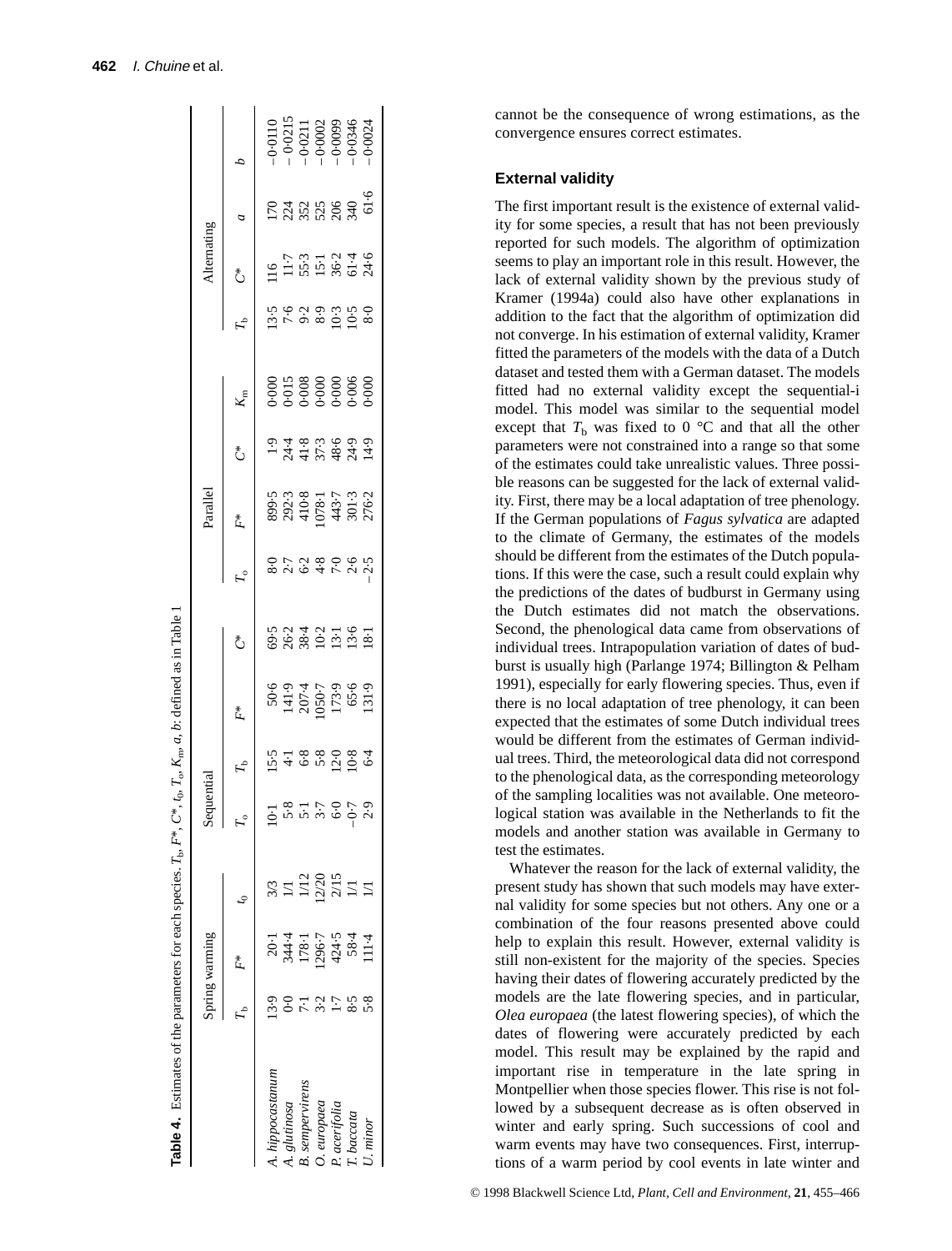early spring could provoke an increase in the time from quiescence to budburst. Second, interruptions of the chilling period by warmer events could provoke a less efficient impact of the cool temperatures (Farmer 1968). The consequence of this phenomenon would be a wrong estimation of the state of chilling and, thus, a wrong estimation of the starting date of the forcing phase (and a wrong estimation of the critical state of forcing in the case of the alternating model). Thus, models could fail to make accurate predictions for early flowering species. In contrast, late flowering species accumulate a lot of degree–days per day the last days before their flowering, so that the delay induced by the warming period in the winter and the cool events in early spring can be compensated.

Finally, despite the fact that the internal validity of the models is usually very high (up to 90%), this does not provide high external validity at all (Table 3). This strengthens the importance of cross-validation of these kinds of models.

## **Model comparison**

The comparison of the accuracy of the different models for the different species shows that there is no consensus model even if some models seem consistently more accurate than others. The results of Hunter & Lechowicz (1992) testing different models for many species also showed a similar feature. This result indicates that all the different possible models have to be tested for each species.

The choice of the best model requires that a certain number of conditions be checked. The aim of model selection is to identify a biologically meaningful model that explains the significant variability in the data, but excludes unnecessary parameters (Lebreton *et al*. 1992). Model selection uses mainly two kind of statistics: the likelihood ratio test and the Akaike Information Criterion (AIC)  $(I = -2 \ln L)$ – 2df). AIC implies at least to be able to calculate the likelihood of each model which is impossible as the distribution of the residuals is not exactly known, even if we know it is not significantly different from a normal distribution. As we are allowed to use residual sum of squares as estimator of the likelihood, we could have used *F*-tests on the models' residual sum of squares instead of a likelihood ratio test if the models were interlocked. It is not always possible to decide upon one model that is best for a given set of data. Several similar but different models may be nearly equally applicable to the data, which is the case here. The last solution in such a case is that the models should be made on grounds external to the data used to compute the parameters of the models (Chatfield 1988).

Considering the number of species for which the models show external validity and the values of the coefficient of determination, the spring warming model appears to be the most accurate model followed by the alternating model, and lastly by the parallel and sequential models. The poor performance of the parallel model (in terms of internal or external validity) could be explained by the fact that its principal hypothesis, i.e. buds are potentially able to respond to forcing temperature even if they are unchilled, is not supported by the data, as  $K<sub>m</sub>$  (the potential of unchilled buds) is always fitted to be 0. The external validity obtained by the spring warming model for late flowering species is probably due to the relatively poor influence of chilling temperatures for these species. The case of *O. europaea* shows that chilling temperatures do not bring a lot of explained variance compared with the additional degree of freedom used. This is also shown by the high sensibility of the  $T_0$  parameter (optimal temperature for the chilling temperature action) (Table 2), which denotes a lack of information to fit it properly. However, the action of chilling temperatures on budburst has been proved in many experiments (Farmer 1968; Murray *et al*. 1989; Hänninen *et al*. 1993; Heide 1993; Myking & Heide 1995; Nelson & Lavender 1979) and the failure of the spring warming model to predict dates of flowering of early species indicates that forcing is insufficient for accurate predictions for this kind of species. The negative relationship was first shown by Cannell, Murray & Smith (1983) in a greenhouse experiment where the state of chilling was extremely variable compared with possible variation occurring in natural conditions. In the present study, models were fitted with data collected in natural conditions. In such conditions, chilling temperatures experienced by trees each year do not vary a lot, especially at the latitude of Montpellier. As a consequence, the negative relationship between the state of chilling and the state of forcing seems to be non-existent in the Montpellier area (Fig. 2a–d), and may also occur at higher latitude. If the geographical scale is expanded, the relationship becomes more obvious (Fig. 2e  $\&$  f) and if it is expanded up to Europe the relationship becomes particularly clear (Fig. 2g  $\&$  h).

The choice of the best model is difficult as models have been fitted for several independent data series which are the several species. Hence, the choice of the most accurate model depends on the species. According to the standard error on external data, the best models are the alternating model for *B. sempervirens* and the spring warming model for *O. europaea* and *P. acerifolia*. According to the principle of parsimony, we can say that the spring warming model is the best predictor as it has similar external validity to the others but requires less degrees of freedom. However, many studies concerning budburst models, including this one, have shown that there is no consensus model for every species. The spring warming model for example, has shown its limits for the early flowering species.

In conclusion, it appears that the choice of the algorithm of optimization used to fit budburst models is a particularly important parameter in budburst modelling. Our study indicates that the method of simulated annealing may bring a non-negligible contribution to the problem of non-convergence encountered in the former studies. Despite the improvement due to this kind of optimization method, the models tested seem to be accurate only for late flowering species. Thus, the forcing process seems apparently well formalized and sufficient to predict the flowering of these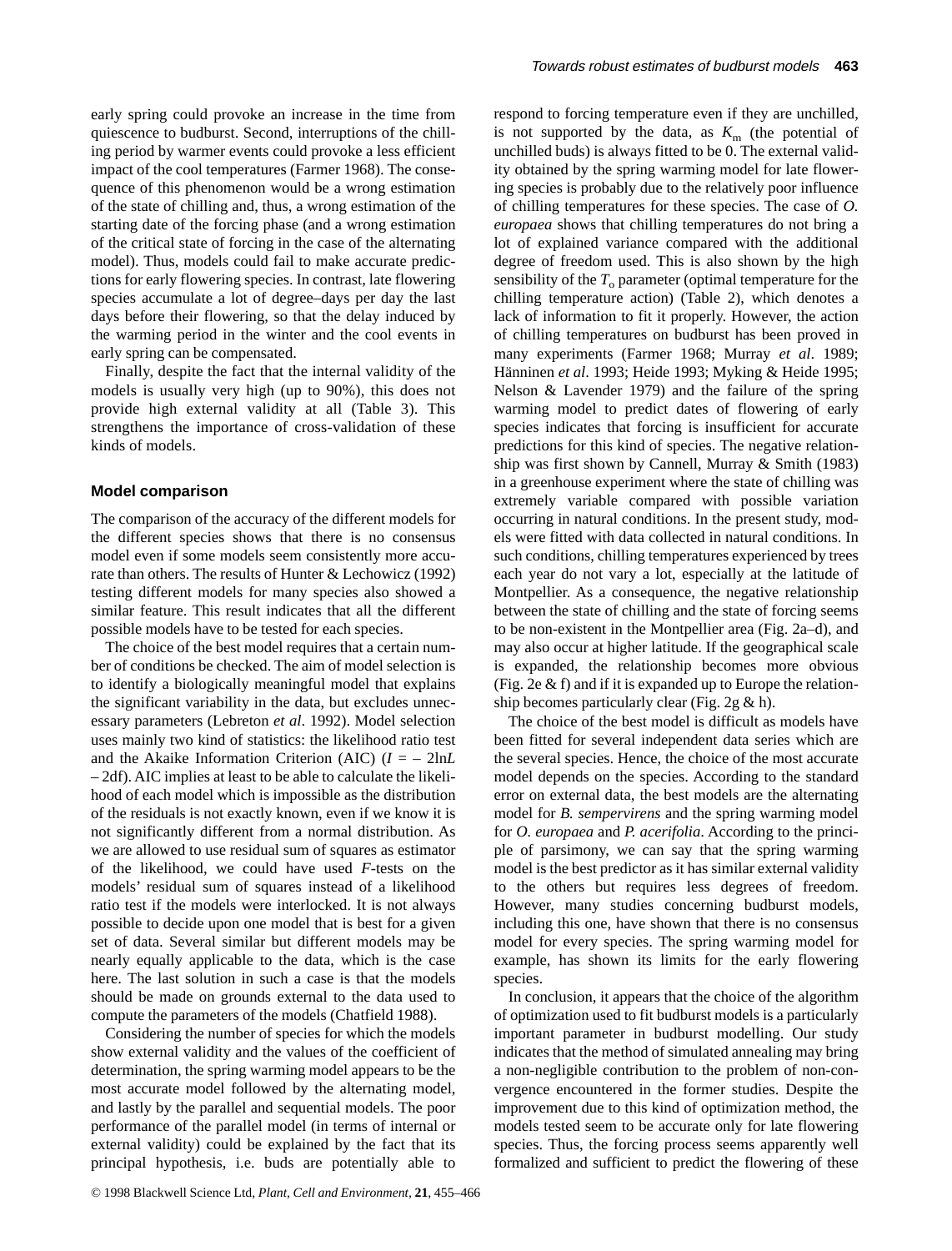

**Figure 2.** Relationship between the state of forcing ( $S_f$  in ordinate) and the state of chilling ( $S_c$  in abscissa) for *Aesculus hippocastanum*, *Taxus baccata*, *Platanus acerifolia* and *Alnus glutinosa*: (a, b, c, d) in Montpellier and (e, f, g, h) in different localities over Europe from Abisko to Oran (dates of flowering measured with aeropalynological data, Cour, unpublished results). Each point is a given year in a given location.  $R^2$ : explained variance by the adjusted exponential function.  $S_f$  and  $S_c$  have been calculated as follows:

$$
S_{\rm f} = \sum_{t_1}^{y} R_{\rm f}(x_t)
$$
 and  $S_{\rm c} = \sum_{t_2}^{t_2} R_{\rm c}(x_t)$ ,

with  $t_2 = 1$  January,  $t_1 = 1$  September and  $R_c$  and  $R_f$  defined as in the sequential model.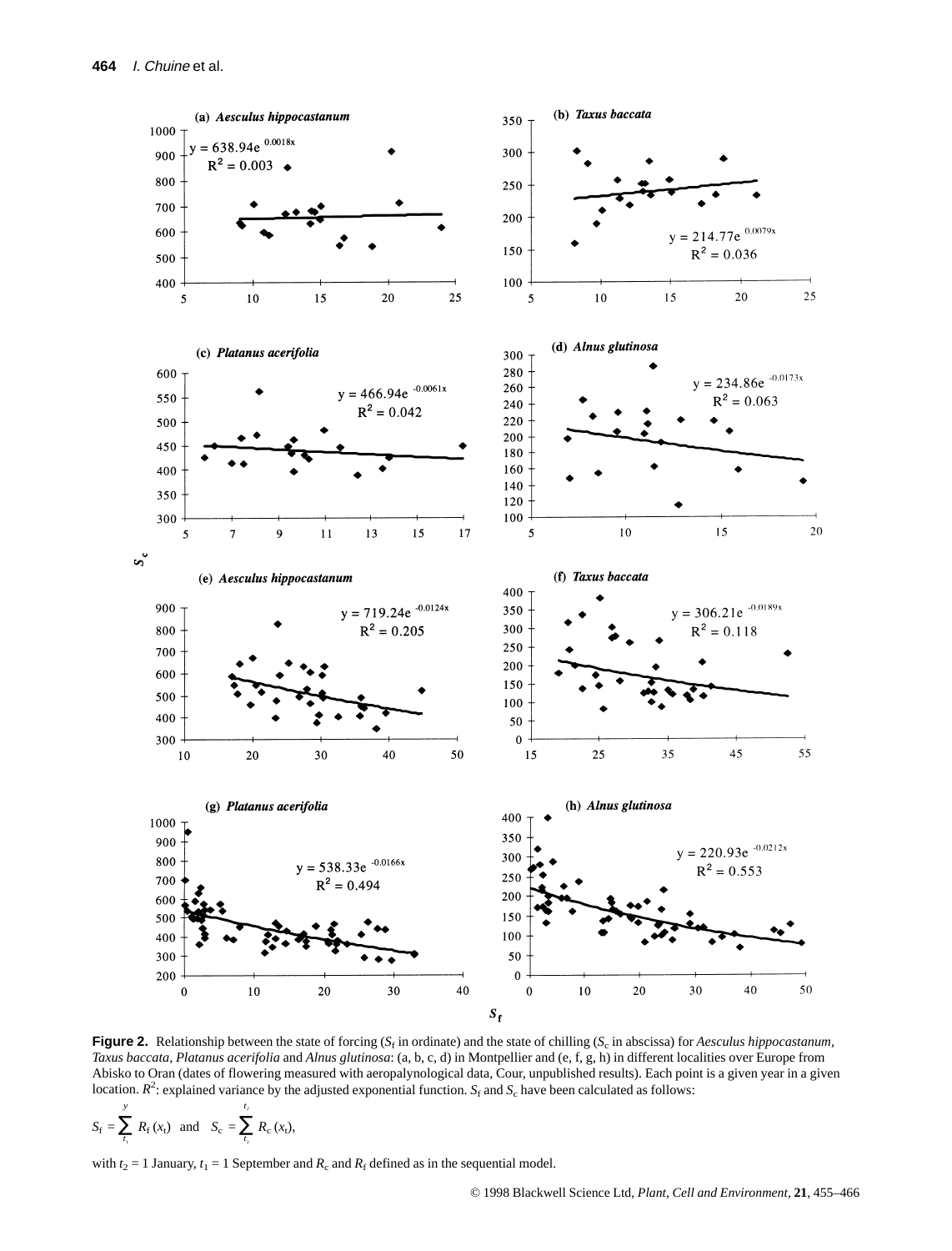kinds of species for which the influence of the chilling period is reduced. As proved experimentally, the chilling process is therefore necessary for early species, as the spring warming model failed to predict their dates of flowering. However, its formalization seems until now to be too different from biological reality to improve the model's accuracy. In particular, two problems can be responsible, first the unknown impact of warm periods on chilling temperature action; second, the difficulty of fitting the negative relationship between the state of forcing and the state of chilling in a single place for the alternating model. Nevertheless, convergence will now allow reliable tests and comparisons of different models that will enable the selection of accurate hypotheses involved in budburst timing prediction.

## **ACKNOWLEDGMENTS**

The authors are particularly grateful to Thomas Lenormand and Patrice David for constructive criticisms, and to John Thompson for revising the English language of this paper. We thank also Heikki Hänninen and anonymous referees for their constructive comments; and D. Duzer, J. Ferrier, L. Quet and G. Sare for the pollen analyses. This paper is publication number 98–037 in the ISEM series.

# **REFERENCES**

- Barnett V.D. (1966) Evaluation of the maximum-likelihood estimator where the likelihood equation has multiple roots. *Biometrica* **53,** 151–165.
- Billington H.L. & Pelham J. (1991) Genetic variation in the date of budburst in Scottish birch populations: implications for climate change. *Functional Ecology* **5,** 403–409.
- Boyer W.D. (1973) Air temperature, heat sums, and pollen shedding phenology of longleaf pine. *Ecology* **54,** 421–425.
- Cannell M.G.R. (1989) Chilling, thermal time and the dates of flowering of trees. In *Manipulation of Fruiting* (ed. C.J. Wright), pp. 99–113. Butterworth, London.
- Cannell M.G.R. & Smith R.I. (1983) Thermal time, chill days and prediction of budburst in *Picea sitchensis. Journal of Applied Ecology* **20,** 951–963.
- Cannell M.G.R. & Smith R.I. (1986) Climatic warming, spring budburst and frost damage on trees. *Journal of Applied Ecology* **23,** 177–191.
- Chatfield C. (1988) *Problem Solving: a Statistician Guide.* Chapman and Hall, London.
- Cour P. (1974) Nouvelles techniques de détection des flux et des retombées polliniques. Etude de la sédimentation des pollens et des spores à la surface du sol. *Pollen et Spores* **16,** 103–141.
- Farmer R.E. (1968) Sweetgum dormancy release: effects of chilling, photoperiod, and genotype. *Physiologia Plantarum* **21,** 1241–1248.
- Hänninen H. (1987) Effects of temperature on dormancy release in woody plants: implications of prevailing models. *Silva Fennica* **21,** 279–299.
- Hänninen H. (1990a) Modelling bud dormancy release in trees from cool and temperate regions. *Acta Forestalia Fennica* **213,** 1–47.
- Hänninen H. (1990b) Modelling dormancy release in trees from cool and temperate regions. In *Process Modeling of Forest Growth Responses to Environmental Stress* (eds R.K. Dixon, R.S. Meldahl, G.A. Ruark & W.G. Warren), pp. 159–165. Timber Press, Portland.
- © 1998 Blackwell Science Ltd, *Plant, Cell and Environment,* **21**, 455–466
- Hänninen H. (1991) Does climatic warming increase the risk of frost damage in northern trees? *Plant, Cell and Environment* **14,** 449–454.
- Hänninen H. (1995) Effects of climatic change on trees from cool and temperate regions: an ecophysiological approach to modelling of budburst phenology. *Canadian Journal of Botany* **73,** 183–199.
- Hänninen H. (1996) Effects of climatic warming on northern trees: testing the frost damage hypothesis with meteorological data from provenance transfer experiments. *Scandinavian Journal of Forestry Research* **11,** 17–25.
- Hänninen H., Kellomäki S., Laitinen K., Pajari B. & Repo T. (1993) Effect of increased winter temperature on the onset of height growth of Scots pine: a field test of a phenological model. *Silva Fennica* **27,** 251–257.
- Hänninen H., Leinonen I., Repo T. & Kellomäki S. (1996) Overwintering and productivity of Scots Pine in a changing climate. *Silva Fennica* **30,** 2–3.
- Heide O.M. (1993) Daylength and thermal time responses of budburst during dormancy release in some northern deciduous trees. *Physiologia Plantarum* **88,** 531–540.
- Hunter A.F. & Lechowicz M.J. (1992) Predicting the timing of budburst in temperate trees. *Journal of Applied Ecology* **29,** 597–604.
- Kramer K. (1994a) Selecting a model to predict the onset of growth of *Fagus sylvatica. Journal of Applied Ecology* **31,** 172–181.
- Kramer K. (1994b) A modelling analysis of the effects of climatic warming on the probability of spring frost damage to tree species in The Netherlands and Germany. *Plant, Cell and Environment* **17,** 367–377.
- Kramer K. (1995) Phenotypic plasticity of the phenology of seven European tree species in relation to climatic warming. *Plant, Cell and Environment* **18,** 93–104.
- Kramer K. & Mohren G.M.J. (1996) Sensitivity of FORGRO to climatic change scenarios: a case study on *Betula pubescens*, *Fagus sylvatica* and *Quercus robur* in the Netherland. *Climatic Change* **34,** 231–237.
- Landsberg J.J. (1974) Apple fruit bud development and growth; analysis and an empirical model. *Annals of Botany* **38,** 1013–1023.
- Lebreton D., Burhnam K.P. & Clobert J. (1992) Modeling survival and testing biological hypotheses using marked animals: a unified approach with case studies. *Ecological Monographs* **62,** 67–118.
- Lechowicz M.J. & Koike T. (1995) Phenology and seasonality of woody plants: An unappreciated element in global change research. *Canadian Journal of Botany* **73,** 147–148.
- Lieth H. (1971) The phenological viewpoint in productivity studies. In *Productivity of Forest Ecosystems. Proceedings of the Brussels Symposium by UNESCO* (ed. P. Duvigneaud), pp. 71–83. UNESCO, Paris.
- Manly B.F.J. (1985) *The Statistics of Natural Selection. Population and Community Biology Series* (ed. M.B. Usher & M.L. Rosenzweig). Chapman & Hall, London.
- Marsaglia G., Zaman A. & Tsang W.W. (1990) Toward a universal random number generator. *Statistics and Probability Letters* **8,** 35–39.
- Murray M.B., Cannell M.G.R. & Smith R.I. (1989) Date of budburst of fifteen tree species in Britain following climatic warming. *Journal of Applied Ecology* **26,** 693–700.
- Myking T. & Heide O.M. (1995) Dormancy release and chilling requirements of buds of latitudinal ecotypes of *Betula pendula* and *B. pubescens. Tree Physiology* **15,** 697–704.
- Nelson E.A. & Lavender D.P. (1979) The chilling requirement of western hemlock seedlings. *Forest Science* **25,** 485–490.
- Parlange J.Y. (1974) Analytical solution to model passages through phenophases. In *Phenology and Seasonality Modelling.* Springer, New York.